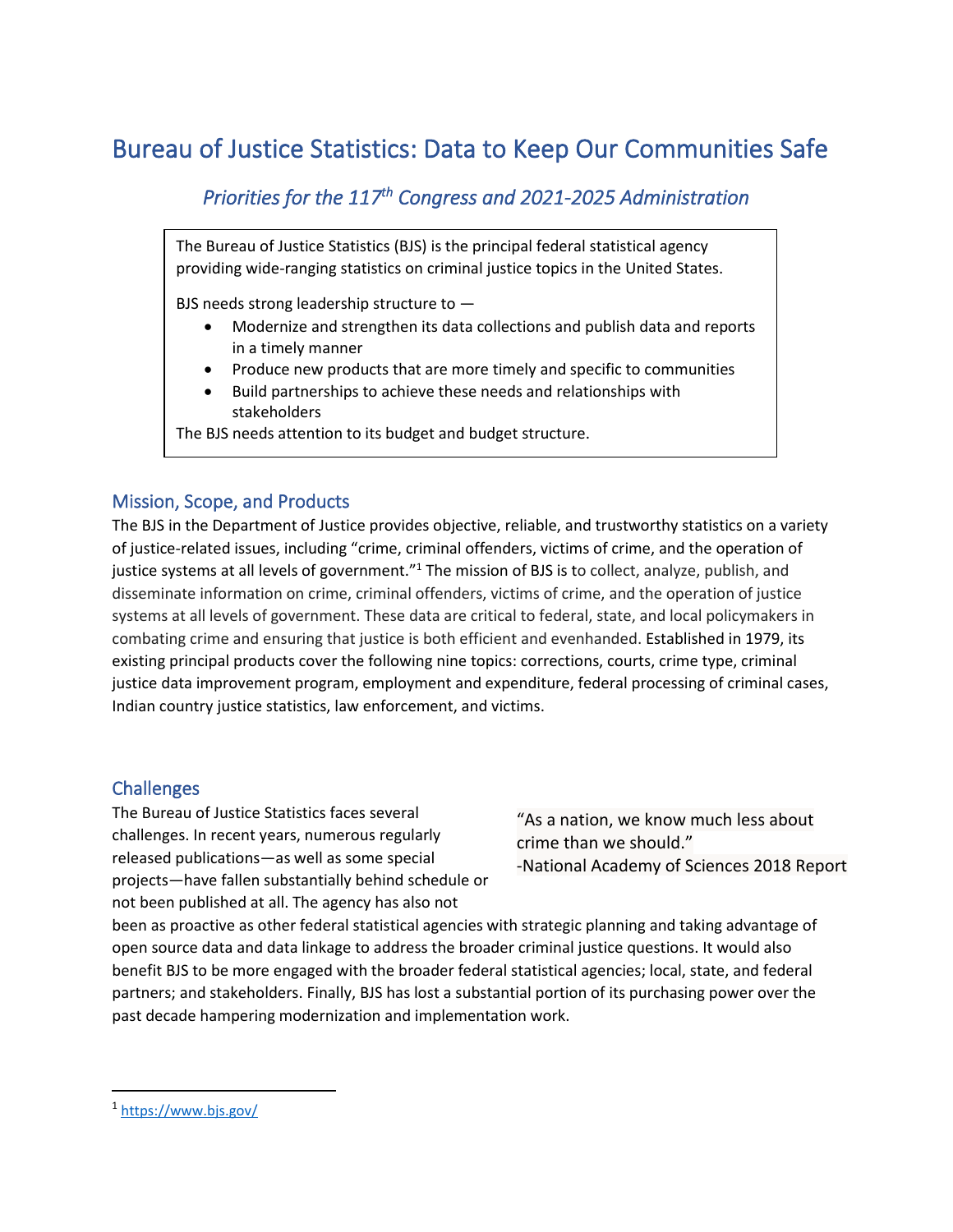### **Priorities**

- $\blacktriangleright$  Leadership:
	- BJS' organizational structure should be evaluated and optimized to best leverage its resources and ensure it can address its challenges and many opportunities in fulfilling its mission—which is to "collect, analyze, publish, and disseminate information on crime, criminal offenders, victims of crime, and the operation of justice systems at all levels of government." Two immediate considerations should be to reinstate the Principal Deputy Director at the SES career level and transitioning the Senior Level position to a chief statistician with the requisite education and experience requirements.
	- Appoint a director who has "strong leadership, management, and scientific skills; experience with federal statistical agencies; familiarity with BJS and its products; visibility in the nation's statistical community; ability to interact productively with Congress and senior DOJ staff; and acceptance of the National Academies' Principles and Practices for a Federal Statistical Agency." (Quote from 2017 letter to AG Sessions; [https://www.amstat.org/asa/files/pdfs/POL-2017BJS\\_Director.pdf.](https://www.amstat.org/asa/files/pdfs/POL-2017BJS_Director.pdf))
	- Restore Senate Confirmation of BJS director, which was removed in 2012, and change the director's term from serving at the will of the president to a fixed, renewable term of at least four years, staggered from the presidential elections. Senate confirmation and fixed term appointment help achieve the following: (i) ensures a well qualified, capable, and independent director; (ii) provides the director more standing and a strong voice with the department to ensure objective and reliable justice statistics, the more than 60 national statistical programs on crime and justice and the nearly 50,000 agencies, offices, and institutions from which data must be collected.
- $\triangleright$  Strengthen and modernize BJS collections, data acquisitions, and data linkages through expanding the use of administrative and open source data. Develop and document plans for research and development efforts on these sources, examining their fitness for use in creating new statistical series, creating more granular data for subnational geographies and subgroups within the population.
	- Develop and document plans for research, development, and implementation of statistical series.
		- o Assess coverage and gaps in coverage of criminal justice statistics;
		- o Determine the feasibility of obtaining data to cover the gaps;
		- o Develop strategies for coverage that take into account the costs of obtaining data.
	- Support sole and collaborative methodological research and development efforts to assess the fitness for criminal justice statistical uses of the new sources of public and private sector administrative and open source data, and document the findings of these efforts for the Federal statistical system.
	- Enhance existing and develop new strategic data sharing partnerships with federal, state, and local criminal justice agencies.
	- Establish university and private-sector partnerships to obtain capacity to assess open source data.
- $\triangleright$  Re-invigorate existing capacities and relationships that have been moribund.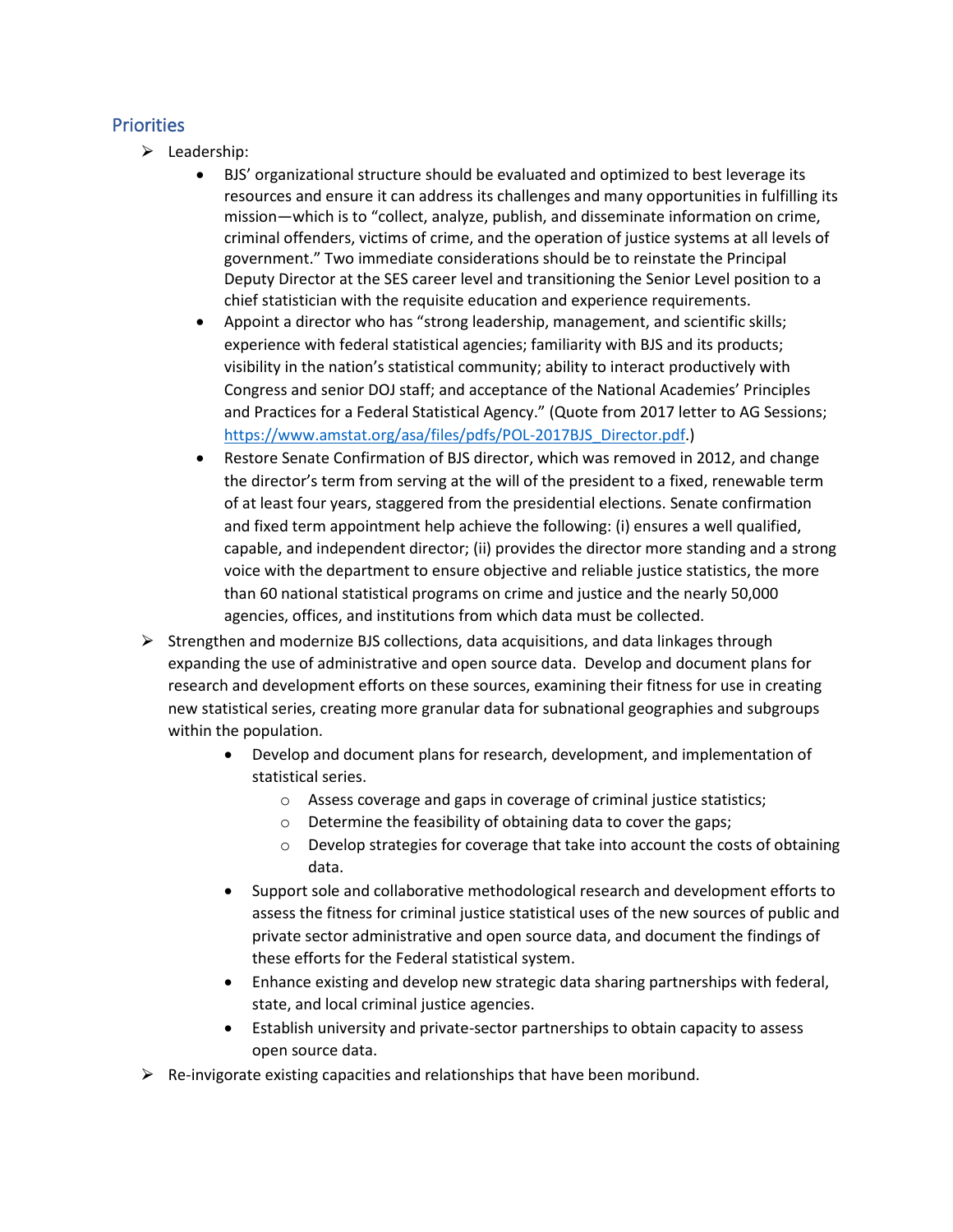- Strengthen the relationship with the Federal Bureau of Investigation in implementing the transition to the National Incident-Based Reporting System by relying upon each agency's comparative advantage in collecting and reporting what agencies submit (FBI) vs. quality assessments and estimation (BJS).
- Strengthen relationships with grant-making agencies within the Department of Justice Programs to increase their use of criminal justice statistical information in funding state and local law enforcement and victims' services.
- Expand the use of "statistical support centers" that can provide methodological capacity that BJS's comparatively small staff cannot provide.
- $\triangleright$  Establish new and timely statistical products that take advantage of technology to improve production, review, and dissemination processes.
- $\triangleright$  Clear-up the backlog of unreleased or delayed-release statistical products, including reports, datasets, and methodological reports. For the NCVS: Plan for and release the methodology research, the state-level estimates, and the redesigned survey instrument.
- $\triangleright$  Revamp BJS data products, schedules, and dissemination approaches:
	- Develop and adhere to a publication schedule that is publicly available on the BJS website. This will require protocols and procedures be developed to ensure this happens. Currently the schedule is by season and has frequently not been followed.
	- Release unpublished reports that have been backlogged or sidelined. For example, as noted above, BJS has yet to publish reports or data relating to rape and sexual assault for which they contracted approximately \$13 million.
	- Create modern ways to access and display the data, such as data visualizations, maps, or real-time dashboards. Bring in some data science techniques and methods.
	- Move to a digital first publication approach for data products, including data reports and data access.
- $\triangleright$  Develop strategic partnerships. Such partnerships have been discussed above under the modernization bullet but emphasized and expanded here:
	- The strategic partnerships should be at the Federal, state, and local levels.
	- BJS would benefit from strengthening its ties to institutions of higher education in the areas of criminal justice, statistics, and data science. They need to strengthen and broaden beyond just criminal justice.
	- Work collaboratively with other Federal statistical agencies to gain access to such areas as health, economic, education, and transportation data.
- $\triangleright$  Develop a culture of transparency and engagement across government and with stakeholders.
	- Rethink how the data and methods are accessed and provided to the public and researchers.
	- Be an active member of the OMB Interagency Council on Statistical Policy and other interagency councils set up by OMB. This should include actively working as an agency and with the broader community on implementation of the Evidence Act and the followup work to further evidence-based policymaking.
	- Institute an advisory board with FACA status and additional staff to support it. Meetings and minutes are announced and open to the public. Such a panel ensures BJS is hearing directly from data users and consulting top experts so that BJS is always improving its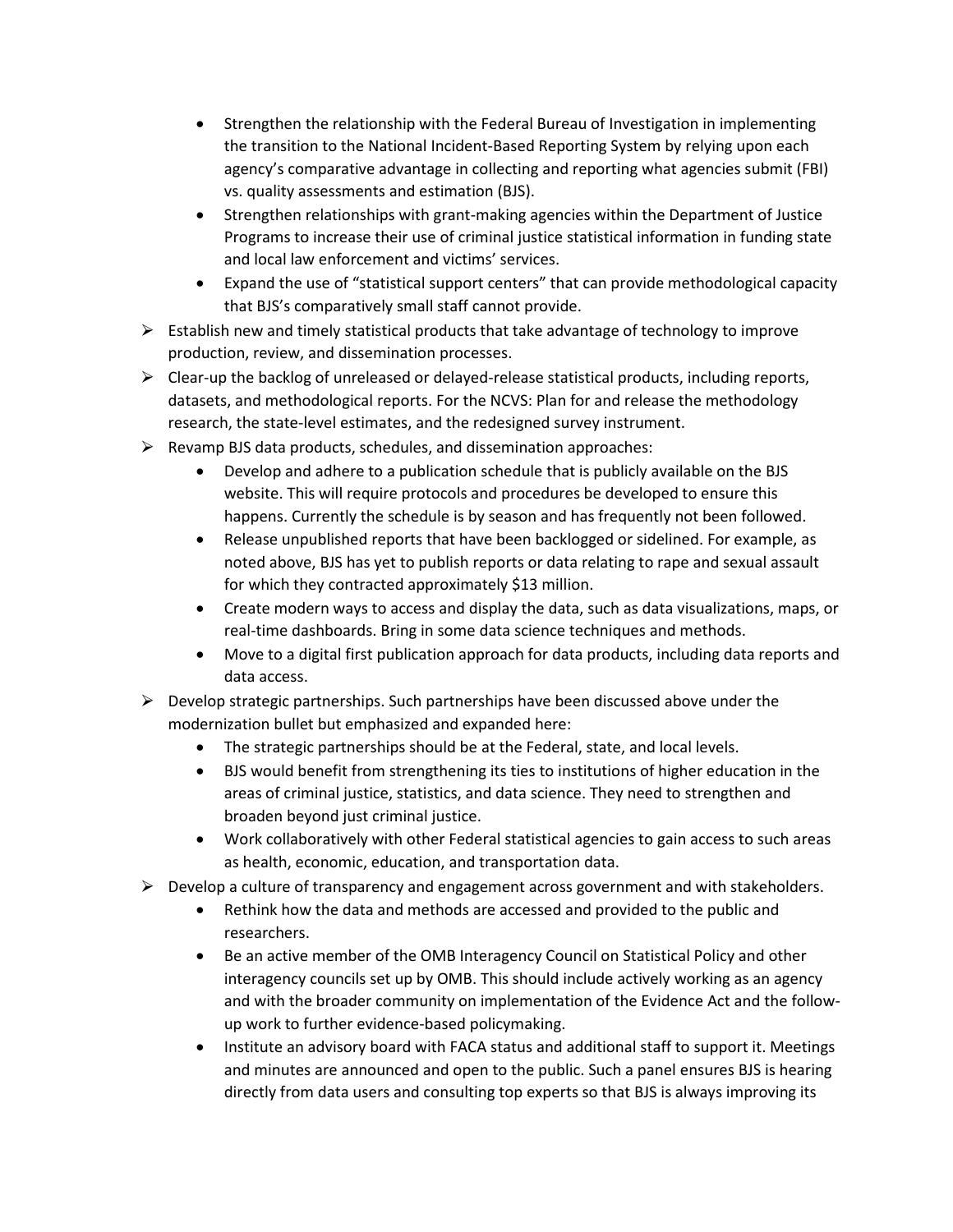products and their relevance, as well as the methods to provide the products. These boards also provide transparency into the workings of the agency which, had they been in place previously, may have prevented the major issues of recent years.

- $\triangleright$  Budget
	- Address budget chronic shortfalls that go back at least a decade. In its 2009 report, the National Academies noted the problem in the following statement: "the methodological challenges involved in filling these major gaps preclude doing so under BJS's current funding; it would require increased and sustained support in terms of staff and fiscal resources." The BJS budget has lost 30% in purchasing power since FY09, hampering the agency's ability to execute some of the initiatives noted above.



- Consider separating the BJS budget from the OJP budget mantel and process. The BJS budget is under the OJP mantel and BJS has not always been able to meet separately with OMB officials or Congressional budget staff regarding specific needs of BJS. BJS should have access to these officials. BJS is subject to the OJP budget process, which hinders its ability to be agile and creative.
- $\triangleright$  Assuming BJS is meeting its current obligations, leadership could work with DOJ and stakeholders to expand its scope and should consider blue-sky ideas in the process. Possible projects include the following:
	- Explore linking criminal justice data with non-criminal justice data to address fundamental societal issues, such as education, health, transportation, and economic data. For example, BJS could explore the drivers of criminal activity and how they can be better mitigated.
	- Revisit court and prosecution statistics as a priority area. These data collections were suspended following a 2009 National Academies report and subsequent efforts to restore the collections have not succeeded. The partnership and opensource methods discussed above may work well here.
	- BJS could provide more statistics on civil cases addressing such issues such as how much this nation spends on civil cases, how they impact lives, and their load on and duration in—the court system. BJS could also more regularly produce statistics on white collar crime.
	- BJS could become the source for data on justice-related issues. Currently such data are in myriad locations, without links between them. BJS could serve as a clearinghouse for such data, linking back to the original sources for the data collected, providing a foundation for understanding the overall picture of justicerelated trends.